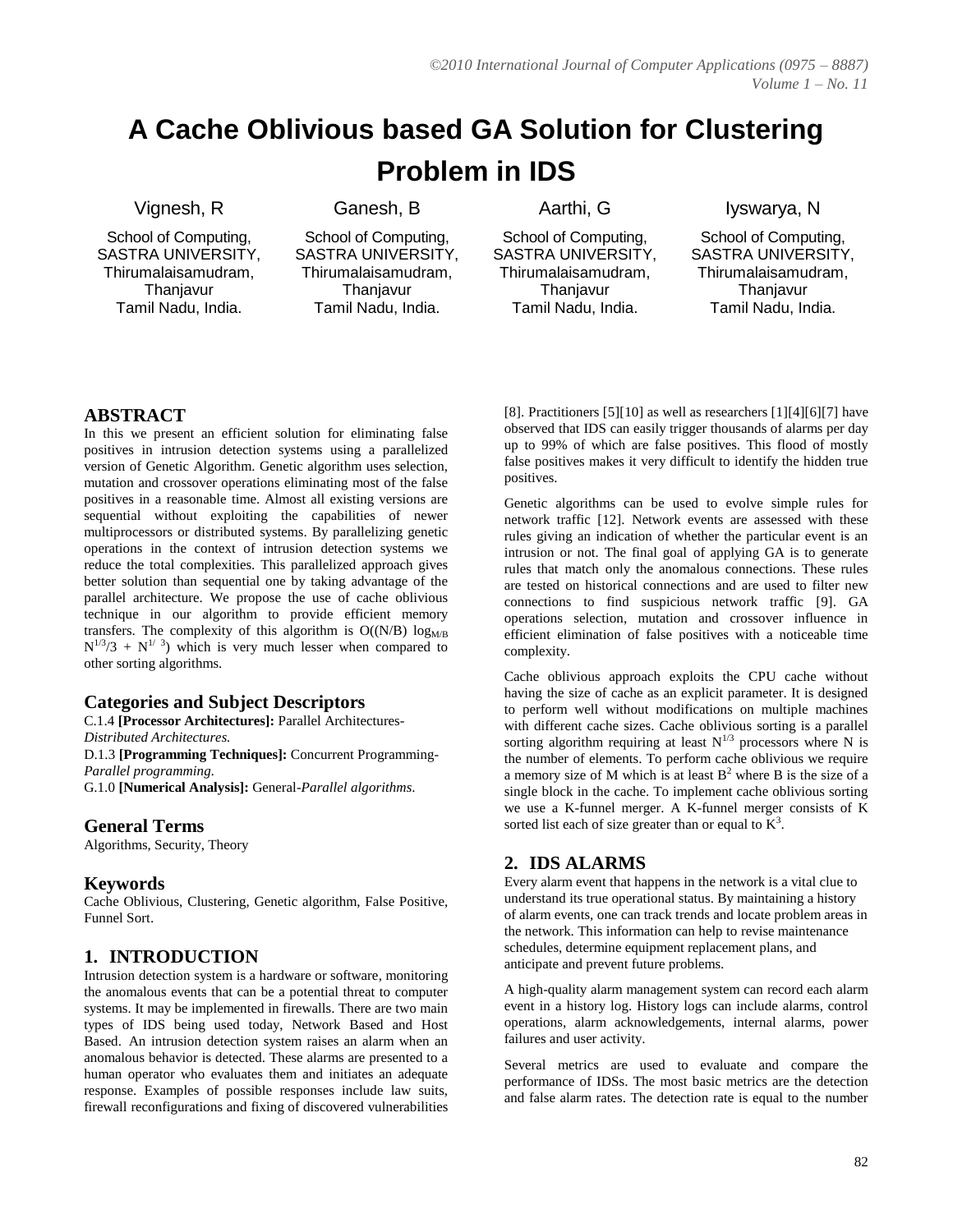of intrusions detected divided by the total number of intrusions in a data set, while the false alarm rate is equal to the number of normal instances detected as intrusions divided by the number of normal instances in a data set. These false alarms are also referred to as false positives.

### **2.1. Alarm Clustering**

The alarm clustering problem deals with clustering alarms based on the root cause. An exact solution for the clustering problem will eliminate the redundancy of finding the source every time as they are grouped according to the cause for the problem. But unfortunately, there is no exact solution. This is because; the computer programs are not aware of the root causes and therefore do not enforce the requirement that all the alarms of the alarm cluster must share the same root cause.

The alarm clustering problem can also be defined as the one, where large alarm clusters that are adequately modeled by generalized alarms when the alarm log is given.





#### **3. CACHE OBLIVIOUS METHOD**

An algorithm is cache oblivious if no program variables dependent on hardware configuration parameters, such as cache size and cache-line length, need to be tuned to minimize the number of cache misses. The cache-oblivious sorting algorithm presented here is a version of funnel sort, which is similar to merge sort. In cache-oblivious data structures, the quotient M/B must be at least 1 so that useful amount of data can be stored in the cache. This assumption is rather weak and in funnel sort it is replaced with a stronger assumption, called the tall-cache assumption. This generally states that the cache is taller than it is wide. A funnel merges several sorted lists into one sorted list in an output buffer.

#### **3.1. Cache Oblivious Sorting**

Cache oblivious sorting is a parallel sorting algorithm requiring at least  $N^{1/3}$  processors where N is the number of elements. The base case occurs if  $N < O(B^2)$ , where, by the tall-cache assumption, we can move the entire list into the cache and sort in O (B) time.

To implement cache oblivious sorting we use a K-funnel merger. A K-funnel merger consists of K sorted list each of size greater than or equal to  $K^3$ . Clearly,

- i. Conceptually split the elements into  $N^{1/3}$  segments of length  $N^{2/3}$  each.
- ii. Call Funnel Sort recursively on each segment.
- iii. Merge the sorted segments into the output stream using an  $N^{1/3}$  -funnel.

The K-funnel sorts these K lists using  $O((N/B)log_{(MB)}(N/B))$ memory transfers.

### **4. GENETIC-ALGORITHM BASED SOLUTION**

The problem is converted to GA domain by encoding the alarm into chromosomes. The chromosome is made of n pieces, one from each tuple, where the length of the piece varies from tree to tree. This chromosome can be decoded back to an alarm. Crossover and mutation operations are performed on this chromosome. This produces a new generation of alarm. This helps in clustering related events which can be identified as a false positive. The algorithm first selects the individual chromosomes and creates a new generation of alarms and selects best X alarms. Then local optimization will be performed on each of the alarms by considering its best nearest neighbor. Nearest neighbor is one in which an element in the tuple is replaced with either its parent or its offspring. This neighbor is considered from the taxonomy given [Figure 1]. This prevents the premature result.

# **4.1. Modified Cache Oblivious Method**

This algorithm is a modified version of GA algorithm presented by[14]. Here we select N individuals and perform crossover and mutation. They calculate the fitness of each individual in the new generation, which is based on the occurrence of that alarm. This global optimization may settle down on a local minimum, so we perform Local optimization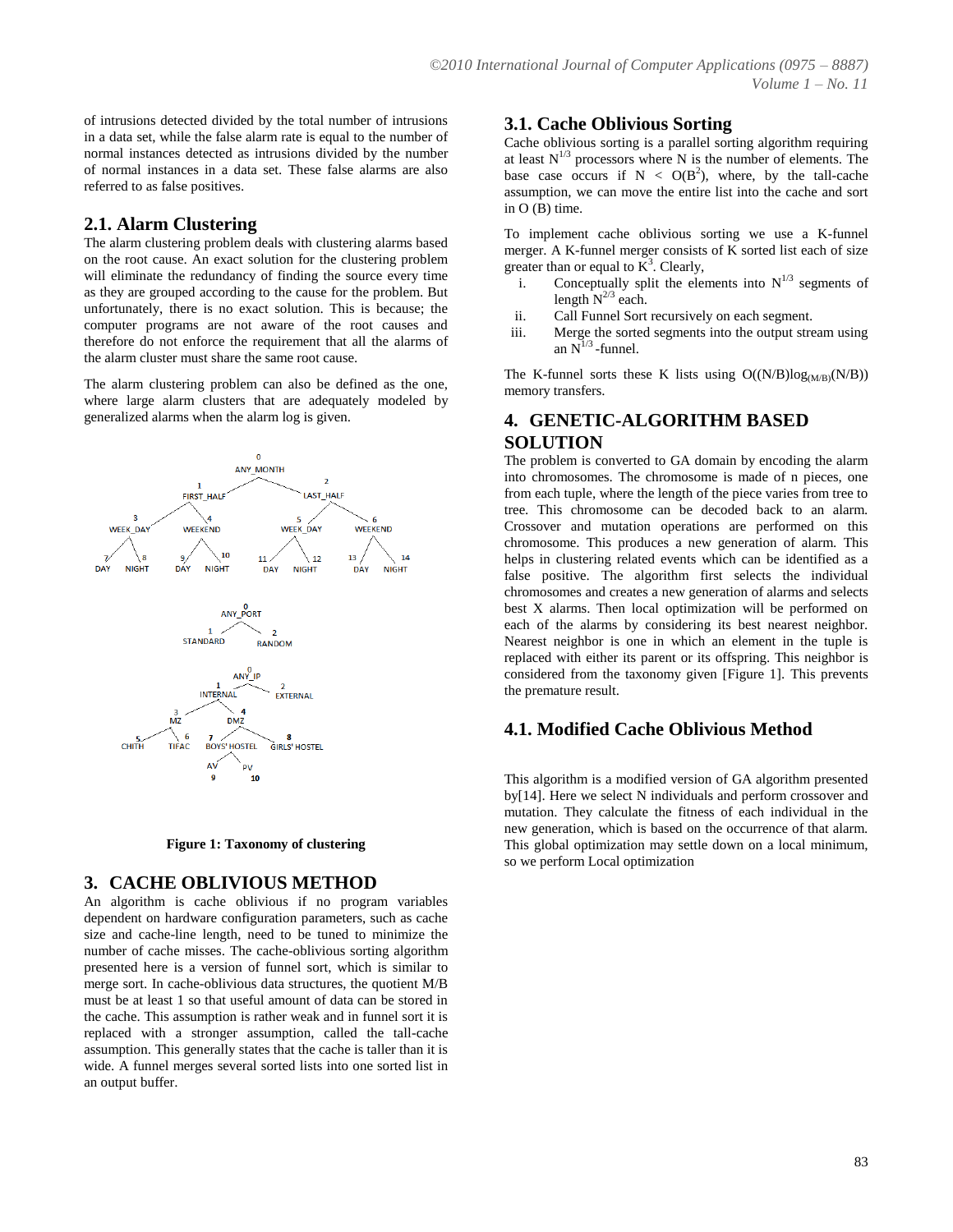# encoded chromosome 0010 0011 0100



A2, B3, C4

#### **Figure 2: Encoding and Decoding**

**Here (A2, B3, C4) is taken as binary of (2,3,4)**

#### **Algorithm:**

.

**Input**: Security events, Threshold value

**Output**: A solution (rule)

#### **Global Variables:**

| N           | Number of individuals                      |
|-------------|--------------------------------------------|
| K           | $N^{1/3}$                                  |
| i           | Processor index                            |
| X           | No of individuals for local optimizations. |
| <b>Best</b> | Solution (rule)                            |
|             | Any input alarm                            |

#### Begin

 Create N random individuals Spawn (Processors  $P_0$  to  $P_k$ ) where k= N<sup>(1/3).</sup> For all  $P_i$  where 0≤i<k do While (Error is large) do Crossover () // with probability 100% Mutation () //with probability 5% Fitness () CacheObliviousSort () Retain the N best individuals EndWhile EndFor # Local optimization. Choose X best individuals For each  $Y_i$  in  $X$  do  $\text{Best}[i] = \text{Local\_Optimize}(Y_i)$  EndFor CacheObliviousSort (Best) return Best

This algorithm takes a finite number of events, say N, as input from the log. A threshold value is also considered for evaluation purpose in the fitness function.

A number of processes, say  $K=N^{1/3}$ , are spawned to execute in parallel where each processor performs crossover and mutation on individual chromosome. Once the operations are performed, the fitness of the chromosome is evaluated and sorted based on the result of the fitness function using funnel sort (cache oblivious). After sorting, N best individuals are retained and the procedure continues till the error reduces to acceptable value. When the procedure ends, local optimization is carried out on these individuals to obtain the best event. Local optimization is performed by identifying a neighbour which is better than the current alarm, selected by the fitness function. These can be done in parallel provided we span the necessary number of processes. Here cache oblivious sorting is used to identify the best neighbour.

#### **Algorithm Local\_Optimize(Y)**

**Input**: An Alarm Y, Threshold T, Set of trees

**Output:** An Alarm

#### **Global Variables:**

| Y                                            | An input Alarm                     |
|----------------------------------------------|------------------------------------|
| NO_OF_CHILDREN                               | m in an m-ary tree                 |
| K                                            | Processor Index                    |
| Tuple                                        | An Alarm                           |
| Tuple                                        | Cardinality of a tuple             |
| <b>Local Variable:</b>                       |                                    |
| Best_neigh                                   | Best Neighbor of a given alarm     |
| Begin                                        |                                    |
| Spawn (Processors $P_0$ to $P_k$ )           |                                    |
|                                              | where $k = (NO_OF_CHILDREN+1)* Y $ |
| While $(Y \cap B)$ can be optimized further) |                                    |
| do                                           |                                    |
| For all $P_i$ where $0 \le i < k$            |                                    |
| do                                           |                                    |
| Assign_neighbours(Y)                         |                                    |
| Fitness ()                                   |                                    |
| End For                                      |                                    |
| $Best\_neigh = CacheObliviousSort()$         |                                    |
| If (Best_neigh is better than Y)             |                                    |
| then                                         |                                    |
| $Y \leftarrow$ Best_neigh                    |                                    |
| Else                                         |                                    |
| return Y                                     |                                    |
| EndIf                                        |                                    |
| EndWhile                                     |                                    |
| End                                          |                                    |

This algorithm uses adjacency lists to represent the neighbors of a particular node in a forest. The size of the adjacency list depends on the tree adapted. For instance, a node in an m-ary tree has at the maximum m+1 node in its adjacency list.

The procedure **Assign\_neighbours(Y)** assigns a processor i to generate new chromosomes (neighbor alarms) by substituting the neighbors of element (i/m)+1 in the tuple. For instance,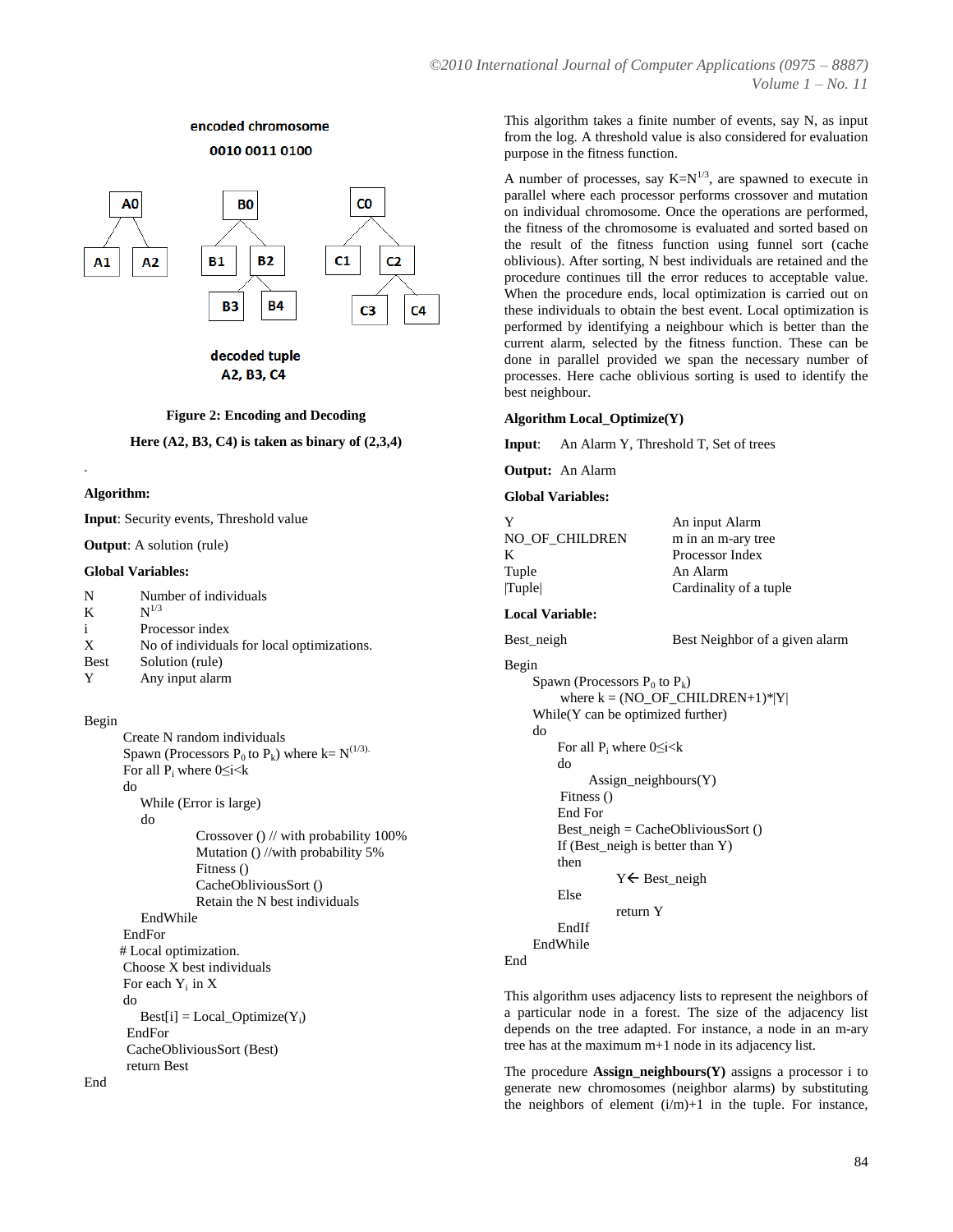processors 0, 1 and 2 change the first element of Y in case of a binary tree.

K processors, where  $k = (m+1)$ <sup>\*</sup>cardinality of tuple, uses these adjacency lists to create new chromosomes, in O (1) asymptotic time, which are applied to fitness function in parallel. Based on the fitness value the best chromosome is chosen using cache oblivious sort.

### **4.2. Complexity Analysis**

In the worst case the recursive substitution procedure will be bound by the height of the tree. Since we have n trees, where n is the cardinality of the tuple, the local optimization procedure will also be bound by O  $(H<sup>*</sup>n)$ , where H is the height of the largest tree.

Time complexity of the cache oblivious sort is  $O((K/B)(log_{MB} K^{1/3}/3))$ . where M is the Memory size and B is Block size. Hence the total complexity of Local\_Optimize () is  $O(n*K/B)H(log_{M/B} K^{1/3}/3).$ 

**Table 1: Complexity Measures**

| <b>Function</b>    | <b>Time Complexity</b>                    |
|--------------------|-------------------------------------------|
| Spawn              | O(log N)/3                                |
| CrossOver          | $O(N^{2/3})$                              |
| Mutation           | $O(N^{2/3})$                              |
| <b>Fitness</b>     | $O(N^{2/3})$                              |
| CacheObliviousSort | $O((N/B) \log_{M/B} N^{1/3}/3 + N^{1/3})$ |
| Locally_Optimize   | $( Y *K/B)H(log_{MB} K^{1/3}/3)$          |

Where,

N is the Number of elements H is the Height of the m-ary tree M is the Memory size B is the Cache Block size |Y| is the Cardinality of alarm Y. K is equal to  $(NO_OF_CHILDREN+1)*|Y|$ 



**Figure 3: Data Map Hit percentage using cache oblivious sort, where x axis is time and y axis is % Data Map Hit**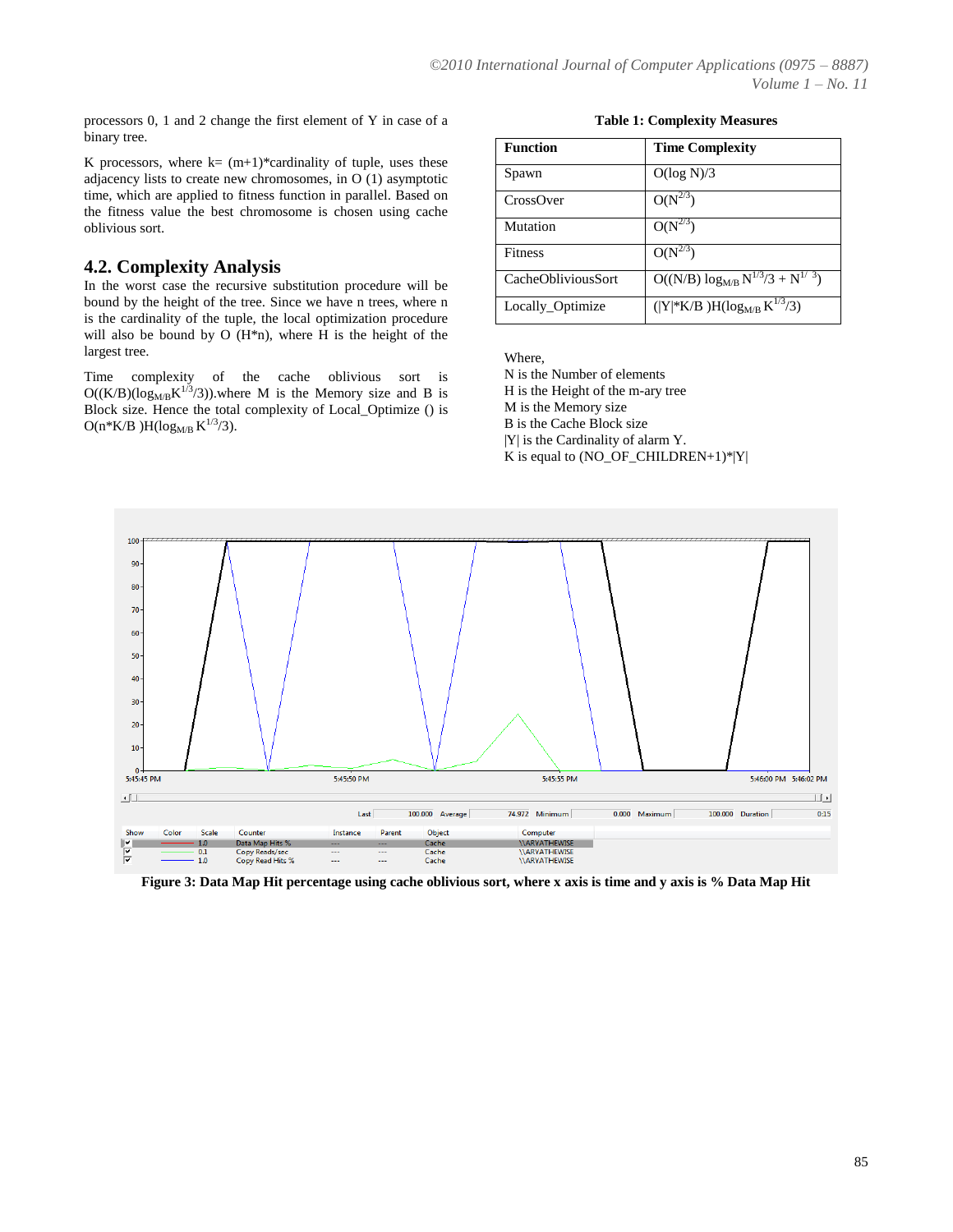

**Figure 4: Data Map Hit percentage using inbuilt sort, where x axis is time and y axis is % Data Map Hit**

| No. of      | 1 processor        | 2 processor (Executio |
|-------------|--------------------|-----------------------|
| chromosomes | (Execution time) s | time) s               |
| 50          | 0.094089001773682  | 0.087680475066008     |
|             |                    |                       |
| 100         | 0.198661883980094  | 0.109687482887239     |
| 150         | 0.345966098844656  | 0.145876838971162     |
| 200         | 0.538873995952599  | 0.235071212373441     |

**Table 2: 1 vs 2 processor comparison**

# **5. RESULTS**

In cache oblivious sort, the data map hit percentage is high and thus, a high consistency of cache hits is maintained. Whereas in Array.Sort(), the cache hits are not consistent. Thus, Cache Oblivious sort can be preferred for better cache exploitation.

In the tree apriori approach, the usage of hierarchy in classification of tuples is not possible. So, dissimilarity based clustering cannot be formed. Thus, it is only a count based clustering approach. But in GA approach hierarchical decomposition is also possible. Thus, GA is a better approach than tree apriori in analysis of network data and also for better performance and results.

# **6. LIMITATIONS**

This cache oblivious method requires a large data set, requiring large CPU work for any page fault. The alarm tuple should neither be very wide nor be very narrow, so its appropriate selection is a key factor in determining performance. And the solution given by GA is an approximate solution, so future work can be done on tree based apriori, which gives most appropriate result.

### **7. CONCLUSION**

From the above analysis, we conclude that many of the algorithms are aimed at utilizing the improvements in CPU processing, not the memory though. Cache oblivious algorithm tries to fill the gap, which is also portable among various architectures as they are oblivious towards cache parameters.

#### **8. REFERENCES**

- [1] Axelsson, S. 2000. The Base-Rate Fallacy and the Difficulty of Intrusion Detection. ACM Transactions on Information and System Security (TISSEC) 3(3), 186-205.
- [2] Bankovic, Z., Moya, José M., Araujo, A., Bojanic, S., and Nieto-Taladriz, O. September, 2007. Improving Network Security Using Genetic Algorithm Approach. Computers & Electrical Engineering, Vol.33, Issue 5- 6. 438-451.
- [3] Bankovic, Z., Moya, José M., Araujo, A., Bojanic, S., and Nieto-Taladriz, O. 2009. A Genetic Algorithmbased Solution for Intrusion Detection, Journal of Information Assurance and Security 4. 192-199.
- [4] Bloedorn, E., Hill, B., Christiansen, A., Skorupka, C., Talbot, L., and Tivel, J. 2000. Data mining for improving intrusion detection Technical report, MITRE Corporation.
- [5] Broderick, J. (ed.). 1998. IBM outsourced solution. http://www.infoworld.com/cgibin/displayTC.pl?/980504sb3-ibm.htm.